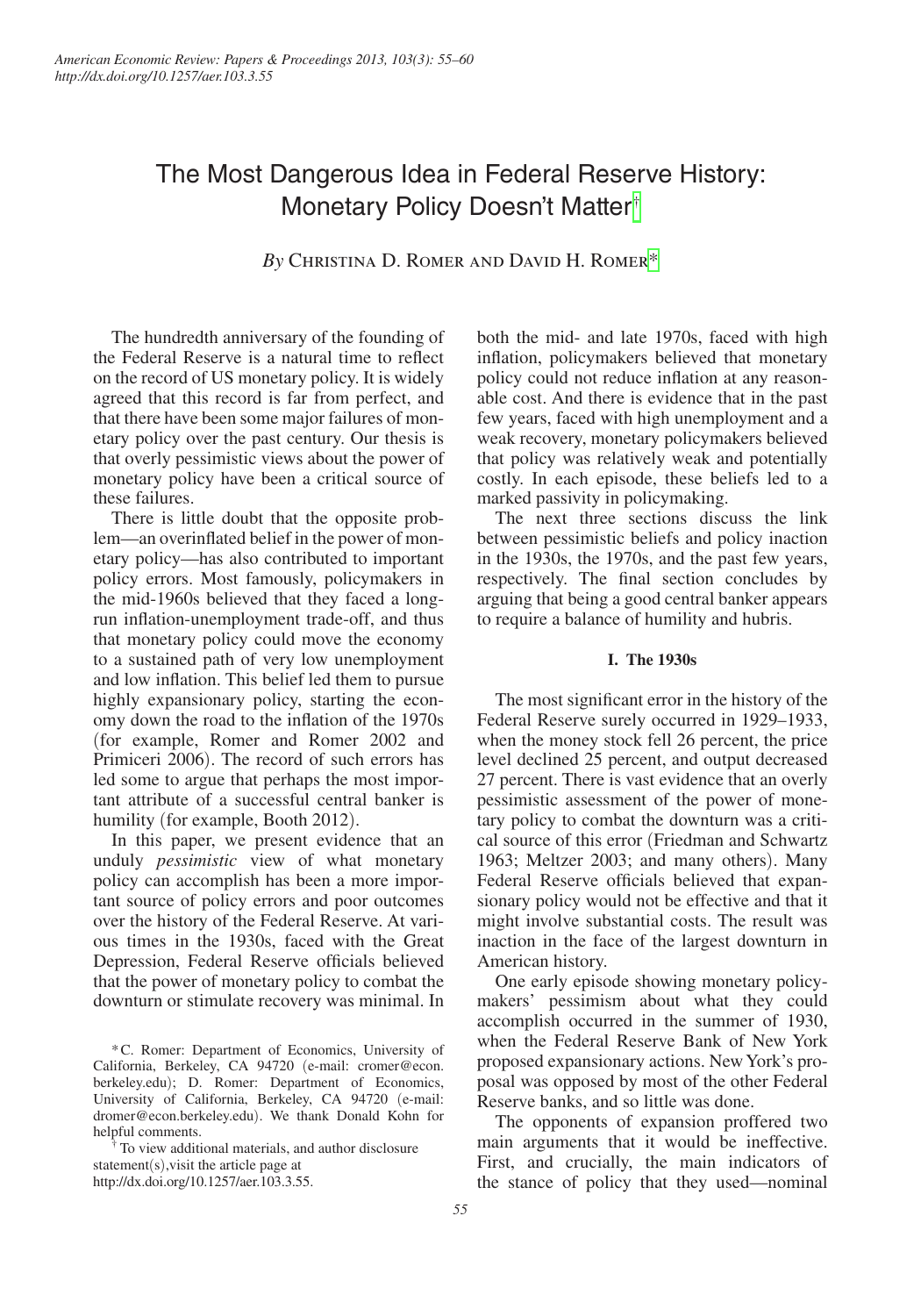interest rates, banks' excess reserves, and borrowing from the Federal Reserve—implied that policy was already highly expansionary. They therefore thought that monetary policy had done all it could. For example, one opponent argued, "With credit cheap and redundant we do not believe that business recovery will be accelerated by making credit cheaper and more redundant."<sup>1</sup> Another referred to "the fruitlessness and unwisdom of attempting to depress still further the abnormally low interest rates now prevailing." Second, they believed that the cause of the downturn was not monetary but lay in excesses in the 1920s, and thus that the downturn could not be solved by monetary policy. One policymaker said,

The consequences of…an economic debauch are inevitable. We are now suffering them.

Can they be corrected or removed by cheap money? We do not believe that they can.… [T]here is no short cut or panacea for the rectification of existing conditions.

Policymakers also saw two costs to expansion, related to the two reasons they viewed expansion as unproductive. First, they believed that an expansion that had little impact would damage their credibility, and so make later expansion less effective. As one put it,

[With] an abundance of funds in the market,…it should be the policy of the Federal Reserve System to maintain a position of strength, in readiness to meet future demands, as and when they arise, rather than to put reserve funds into the market when not needed.

Second, they feared that expansion could trigger renewed speculation and inflation. For example, one bank governor said, "Cheap money is a stimulant,…but a headache will follow if the dose is large enough, and persisted in. It encourages over-borrowing."

These beliefs prevented significant action not just in 1930, but throughout the downturn. Consider, for example, the decision to end a brief period of expansionary open-market operations in 1932. Hsieh and Romer (2006, pp. 169–72) document the reasons that George Harrison (governor of the Federal Reserve Bank of New York, and one of the architects of the program) gave for the decision:

When the figures of member bank reserves are sufficiently high ..., we shall probably have done our part. If the commercial banks can't or don't use the credit which we provide, that is another problem.

It was thought best…not to use our ammunition until the chances of effective response from the banking and business community would favor the success of our undertaking.

These ideas persisted into the recovery. For example, the expression that at some point further monetary easing is ineffective because "one cannot push a string" appears to have originated in Congressional testimony in 1935 by Marriner Eccles, the governor (that is, head) of the Federal Reserve Board. Similarly, in 1937, the Federal Open Market Committee (FOMC) believed that "the existing volume of excess reserves and of supplies of private capital is abundant at this time at low rates," and therefore that "effective action to meet and overcome the present business recession should be taken outside the field of the System's various monetary powers."

In addition, the view that monetary expansion could lead to inflation even when the economy was far below capacity took on special importance in the mid-1930s. Policymakers were concerned that expansion "might well add unwise stimulus to the inflation of prices" and that "a further increase in excess reserves of member banks might give added impetus to existing inflationary tendencies."

Consistent with these beliefs, the Federal Reserve was largely passive in the recovery, just as it had been during the downturn. The monetary base rose rapidly during much of this period, but the increases were almost entirely the result of gold inflows and the Treasury's decision not to sterilize them, rather than of Federal Reserve actions.

The Federal Reserve's major policy initiative in this period—the doubling of reserve requirements in 1936–1937 and working with the Treasury to sterilize gold inflows at the same time—was motivated by fear of inflation in a still-depressed economy. Policymakers

<span id="page-1-0"></span><sup>&</sup>lt;sup>1</sup> The sources for all the quotations and data used in the paper are given in the online Appendix.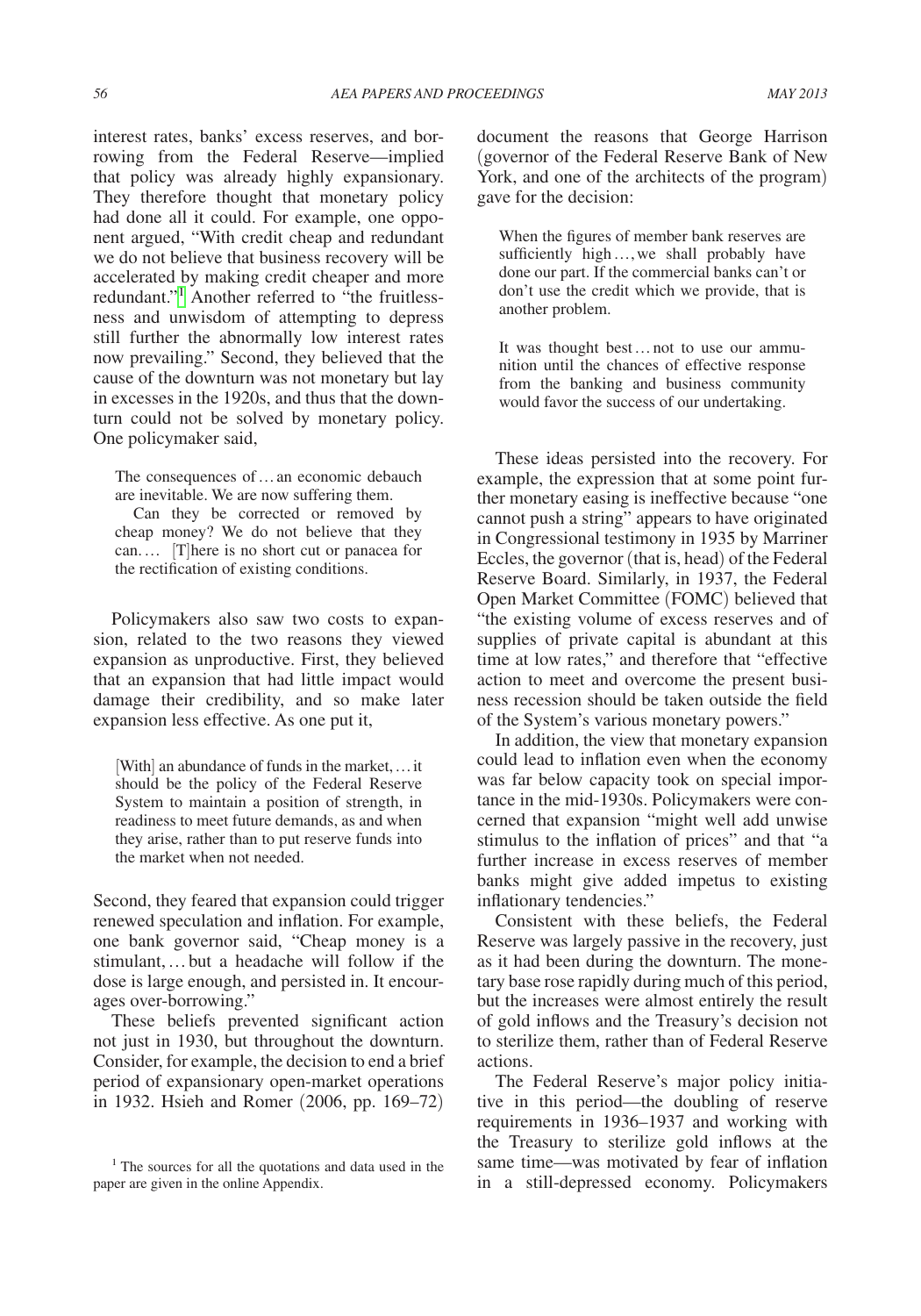believed that banks' excess reserves could "create an injurious credit expansion," and therefore "decided to lock up this part of the present volume of member bank reserves as a measure of prevention."[2](#page-2-0)

#### **II. The 1970s**

Another major failure of Federal Reserve policy occurred in the late 1960s and the 1970s, when inflation rose erratically from low levels to near 10 percent. In two parts of this era, Federal Reserve officials believed that inflation was very unresponsive to economic slack, and thus that monetary policy was an extremely ineffective way to fight it. $3$ 

The first part of the era when this view prevailed was roughly from 1971 to 1973. After inflation failed to fall in the mild recession of 1969–1970, Federal Reserve chairman Arthur Burns and other policymakers concluded not that the natural rate was higher than they had previously believed, but that inflation was almost impervious to high unemployment. Federal Reserve documents record that in June 1971, Burns expressed the view that:

[O]f late one found that at a time when unemployment was increasing prices continued to advance at an undiminished pace and wages rose at an increasing pace.…

In his judgment a much higher rate of unemployment produced by monetary policy would not moderate [wage-cost] pressures appreciably.

In July, he testified that "even a long stretch of high and rising unemployment may not suffice to check the inflationary process."

As discussed by Romer and Romer (2002), these views led the Federal Reserve to not use conventional monetary policy to combat inflation. For example, in May 1971, the economist making the official staff presentation to the FOMC said,

The question is whether monetary policy could or should do anything to combat a persisting residual rate of inflation…. The answer, I think, is negative.…It seems to me that we should regard continuing cost increases as a structural problem not amenable to macroeconomic measures.

The belief that monetary policy would not be effective in controlling inflation caused policymakers to advocate incomes policies, such as wage and price controls, instead. For example, in June 1971, Burns testified,

[A] substantial increase of unemployment has failed to check the rapidity of wage advances or to moderate appreciably the rise of the general price level.

With increasing conviction, I have therefore come to believe that our Nation must supplement monetary and fiscal policy with specific policies to moderate wage and price increases.

At the FOMC meeting the same month, Burns's views were summarized as:

He thought the Administration had been much too slow to recognize the need for an effective incomes policy. He had urged that action be taken in that area and intended to continue doing so.

The second part of the 1970s when beliefs about the ineffectiveness of policy were prevalent occurred under the chairmanship of G. William Miller in 1978 and 1979. Shortly after becoming chairman, Miller testified,

Our attempts to restrain inflation by using conventional stabilization techniques have been less than satisfactory. Three years of high unemployment and underutilized capital stock have been costly in terms both of lost production and of the denial to many of the dignity that comes from holding a productive job. Yet, despite this period of substantial slack in the economy, we still have a serious inflation problem.

<span id="page-2-0"></span><sup>2</sup> Of course, the pessimistic views we have described were not the only source of the policy failures in the 1930s. Meltzer and Friedman and Schwartz show how views about the proper role of monetary policy, including the importance of defending the gold standard and of meeting credit demand rather than promoting macroeconomic stability, had important effects on policy. In addition, Friedman and Schwartz document how the fractured power structure of the Federal Reserve in the first part of the decade favored inaction over action. 3 Nelson (2005) documents similar beliefs in the United

<span id="page-2-1"></span>Kingdom in this era.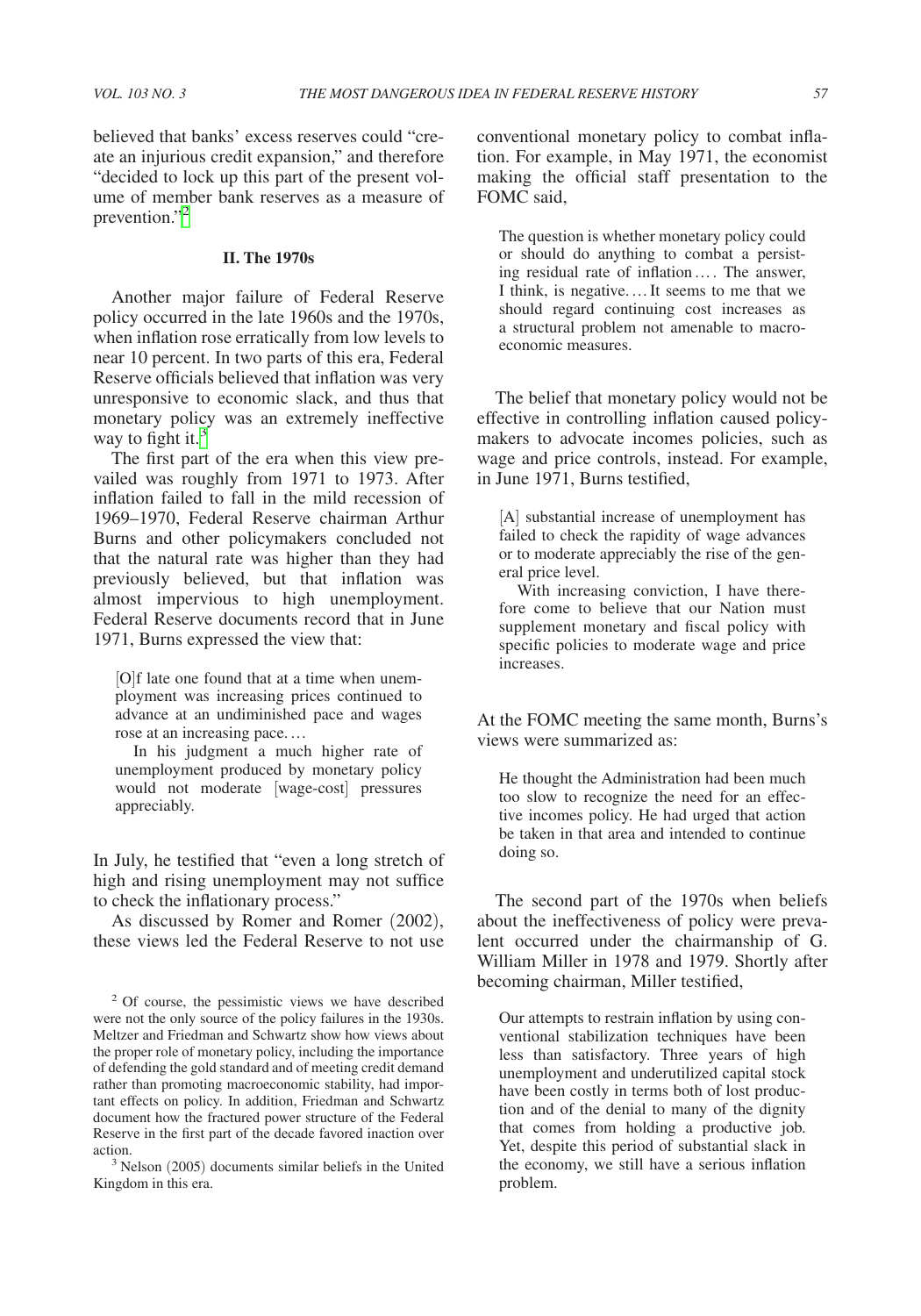Other policymakers held similar views. For example, in May 1979, Governor Henry Wallich, generally regarded as one of the most antiinflationary FOMC members, said, "We also have evidence that inflation in the American economy is much less variable than it is in other countries and is, therefore, much harder to bring down." And at Miller's final meeting in July 1979, the staff presentation stated, "we expect that rising unemployment will do little to damp inflation," and that "[f]or monetary policy alone there seems to be little in the way of policy options which would yield substantially improved results during the next year or two." During the discussion, the economist in charge of the presentation listed several reasons that "we wouldn't expect to get the same price response from very weak markets" as had occurred just a few years before.

This humility about their powers again caused monetary policymakers to not pursue antiinflationary policy, but instead to continue to stimulate the economy (Romer and Romer 2002). Miller testified in March 1979, "Real interest rates … still appear to remain low by historical standards and thus continue to facilitate an expansion of overall demands."

These views also led monetary policymakers to again advocate nonmonetary steps to combat inflation. At his first FOMC meeting in March 1978, Miller argued that monetary policy was not the best way to fight inflation, saying that if the administration did not "take some more believable steps in fighting inflation ..., inflation is going to be left to the Federal Reserve and that's going to be bad news." The official summary of the meeting said, "It was noted that an effective program to reduce the rate of inflation had to extend beyond monetary policy." That same month, Miller testified that conventional policies "need to be complemented by programs designed to enhance competition and to correct structural problems."

Thus, in both the 1930s and the 1970s, undue pessimism about what monetary policy could do led to Federal Reserve inaction and highly undesirable economic outcomes.

#### **III. The Past Few Years**

The last several years have been another time of dismal macroeconomic performance. The economy suffered its largest postwar recession in 2007–2009. Since then, unemployment has remained very high and has consistently been projected to remain so for years. And in contrast to the 1970s and early 1980s—but similar to the 1930s—the high unemployment has occurred at a time of low inflation, with core inflation and the Federal Reserve's inflation forecasts generally below its inflation target.

It is clearly too soon to reach firm conclusions about recent monetary policy. Much of the record of policymakers' thinking is not yet available. More importantly, there has not been enough time to confidently assess what monetary policy could and could not have accomplished.

Nonetheless, it seems hard to assign pessimism about the power of monetary policy a large role in the crisis itself. Before the crisis, monetary policymakers appear to have believed that they would be able to largely counteract the macroeconomic effects of a large fall in house prices. And during the crisis, they believed they had the ability to prevent a collapse of the financial system and acted aggressively to do so.

There are, however, intriguing parallels between policymakers' beliefs in the period from roughly the end of the recession to the latter half of 2012 and beliefs in the 1930s and 1970s. Monetary policymakers in each period have to some extent believed that their tools were not very effective and potentially costly.

In the recent period, the strongest views of this type have been among some of the presidents of the regional Federal Reserve banks. Indeed, at times some have expressed views similar to ones from the 1930s. For example, one argued against additional action on the grounds that, "Why would the Fed provision to shovel billions in additional liquidity into the economy's boiler when so much is presently lying fallow?" Another argued that "a zero-rate policy increases the risk of misallocating real resources, creating a new set of imbalances or possibly a new set of bubbles." A third argued that "the supply of bank reserves is already large enough to support the economic recovery," and that "further monetary stimulus runs the risk of raising inflation in a way that threatens the stability of inflation expectations."

In addition, some bank presidents have attributed high unemployment to structural problems and have therefore doubted the ability of monetary policy to reduce it without triggering inflation. For example, one stated, "Most of the existing unemployment represents mismatch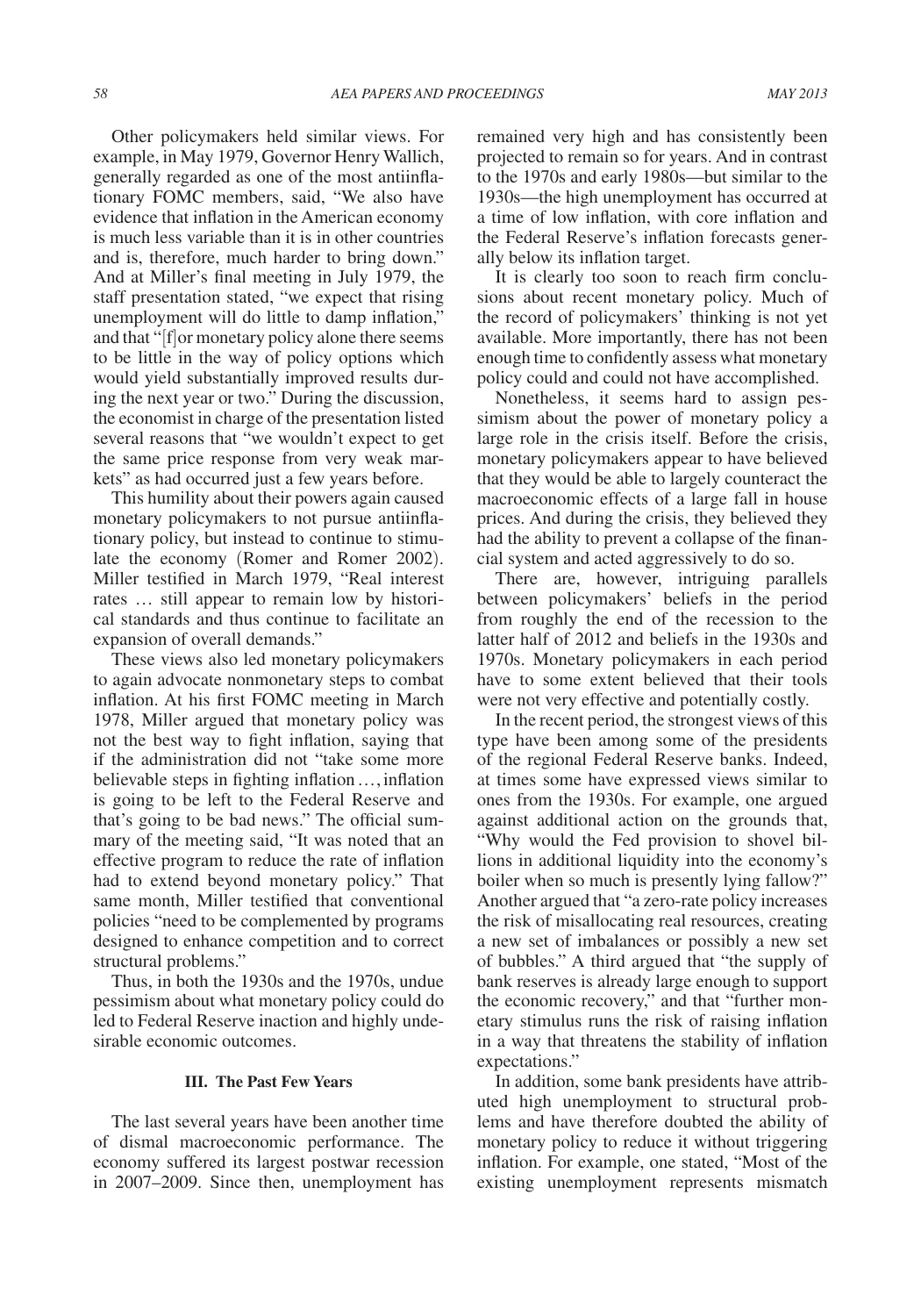that is not readily amenable to monetary policy." Another said:

You can't change the carpenter into a nurse easily….Eventually…[p]eople will be retrained and they'll find jobs in other industries. But monetary policy can't retrain people. Monetary policy can't fix those problems.

Among the leading figures on the FOMC chairman Ben Bernanke, vice-chair Janet Yellen, and president of the Federal Reserve Bank of New York William Dudley—the view that monetary policy tools are not very effective and potentially costly has been milder and more nuanced, relative both to the views described above and to those in the 1930s and 1970s. Nonetheless, there is evidence that it has been present. It appears to have had two key elements.

One is that the power of the tools is limited. The language that these monetary policymakers have used to describe what their tools could accomplish has consistently been measured. In October 2012, for example, Bernanke said that "we expect our policies to provide meaningful help to the economy," but that "monetary policy is not a panacea" for "tackl[ing]," among other things, "the near-term shortfall in aggregate demand." Similarly, in November 2011, after identifying "a dearth of aggregate demand," Yellen also said that "monetary policy is not a panacea." The same month, Dudley said, "although a stimulative monetary policy is essential for recovery, it may not be sufficient."

The second element has been the belief that the tools involve costs. Probably the most explicit statement of this view was made by Bernanke in August 2012. He listed four potential costs to nontraditional policies: they "could impair the functioning of securities markets," "reduce public confidence in the Fed's ability to exit smoothly from its accommodative policies," create "risks to financial stability," and cause "the possibility that the Federal Reserve could incur financial losses."[4](#page-4-0) Similarly, Dudley said in November 2011 that nontraditional tools

entail "costs as well as… benefits," and went on to detail the costs he perceived.

Policymakers have been explicit that these considerations have muted their policy response. In October 2012, Bernanke said that "the Federal Reserve has generally employed a high hurdle for using" nontraditional tools. In April 2012, Yellen said, "The FOMC's unconventional policy actions…, in my judgment, have not entirely compensated for the zero-bound constraint." These statements are consistent with the fact that Federal Reserve policy in recent years has been less aggressive than some analysts have urged (for example, Gagnon 2009).

Another parallel with the earlier periods particularly the 1970s—is that concern about the effectiveness of their tools has led monetary policymakers to advocate nonmonetary measures. In September 2012, after saying that monetary policy "is not a panacea" for addressing tight financial conditions and high unemployment, Bernanke said, "We're looking for policymakers in other areas to do their part." Using very similar language in November 2011, Yellen elaborated on her view that monetary policy alone could not solve an aggregate demand shortfall by saying that "it is essential for other policymakers to also do their part." And in January 2012, the Federal Reserve sent Congressional leaders an unsolicited white paper discussing "current conditions and policy considerations" concerning the housing market and housing policy.

Thus, concern about the power of policy has limited the Federal Reserve's response to the very weak economy. Whether that concern has reflected unwarranted pessimism or a wise assessment will not be known for many years, if ever.

Two pieces of evidence, however, are at least suggestive of unwarranted pessimism. The first is the analogy to the Depression. Then, as in the past few years, nominal interest rates were very low, and many attributed poor economic conditions to a speculative boom and bust rather than to monetary causes. Yet the modern consensus is that the beliefs that monetary expansion would be ineffective and potentially costly were mistaken. Second, the Federal Reserve's decision in September 2012 that it was appropriate to use its tools more aggressively, even though its economic outlook had improved since the previous meetings, suggests that policymakers may now think they had been underestimating the

<span id="page-4-0"></span><sup>4</sup> Bernanke's conclusion was that "the costs of nontraditional tools, when considered carefully, appear manageable"; and, as we discuss below, his speech came shortly before a decision by the FOMC to use the tools more forcefully. Nonetheless, the speech provides an unusually clear discussion of the costs that policymakers perceived.